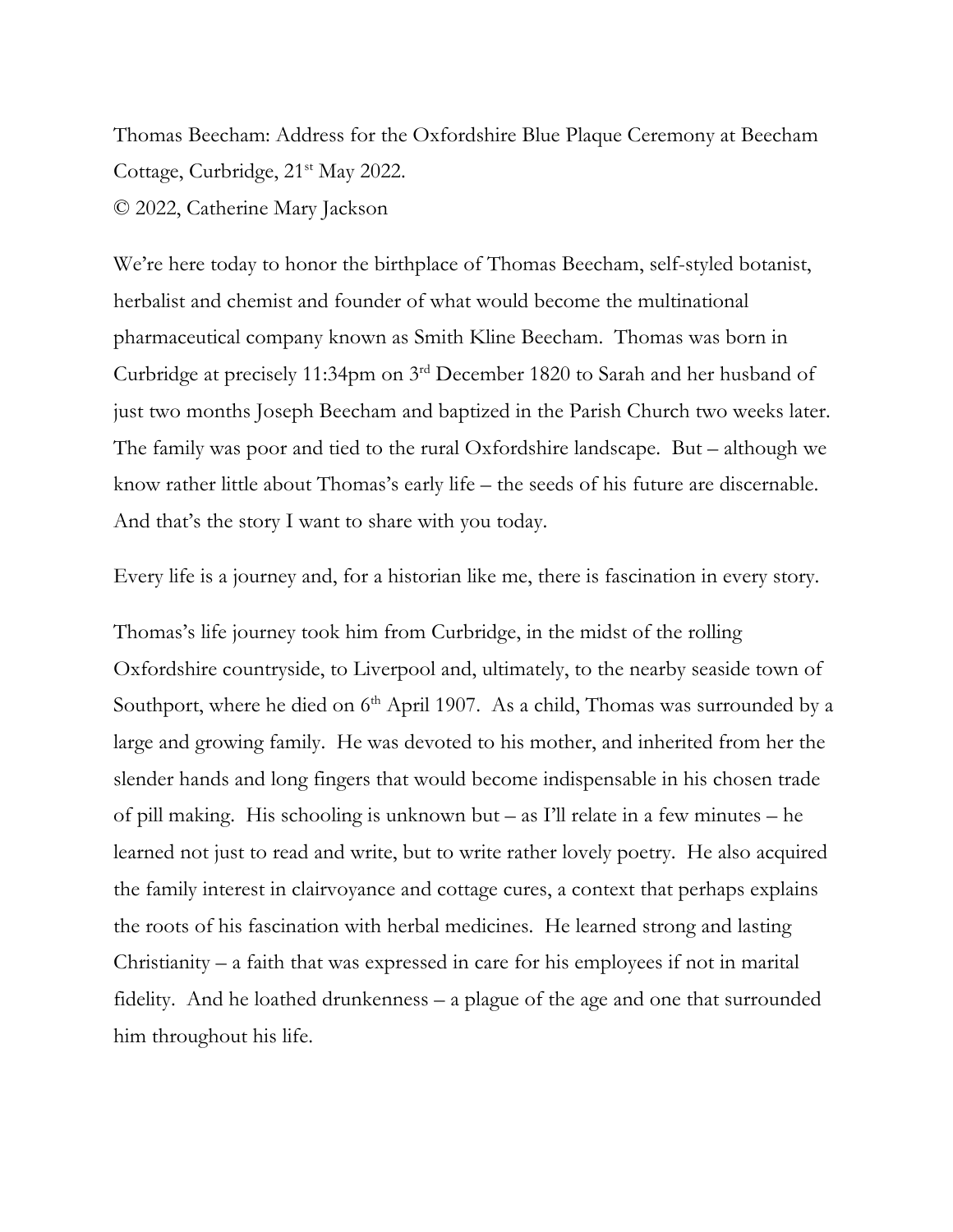Poverty was a condition of Thomas's childhood and, at a very young age, he followed his father on to the land, becoming a shepherd boy with a wage of 1s. 6d. per seven day week. We may wonder at a society in which small children were put to work like that. But remember that this was still the period before Charles Kingsley's Water Babies highlighted the plight of child workers and Charles Dickens' serial novels drew attention to child poverty.

We may infer from Thomas Beecham's later life that he soon saw no future in work as a shepherd. But we also know that it was during this period that he began to search for remedial herbs, using these to cure, first animals and, later, people.

Thomas's physical travels began when he was about 11, when he was sent to work for a man named Chamberlin at Lawn Farm, in Cropredy near Banbury. That's a distance of about 30 miles, a considerable separation for a child of that age. I wish I could tell you why he was sent so far from home, but I can't – although we may speculate that the position was particularly desirable in some way.

In fact, the time Thomas spent in Cropredy was formative. His character was becoming fixed: a clever, ambitious, mercurial youth who sought to evade the ties of marriage and children although he was attractive to, and enjoyed the company of, women; a largely self-educated, deeply religious teenager who read "The English Physician Enlarged" and, on 18<sup>th</sup> April 1837 aged just 16, inscribed the pocket Bible he took everywhere with this poem:

> Within this awful volume lies The Mystery of mysteries; Happiest they of human race To whom their God has given grace To read, to fear, to hope, to pray,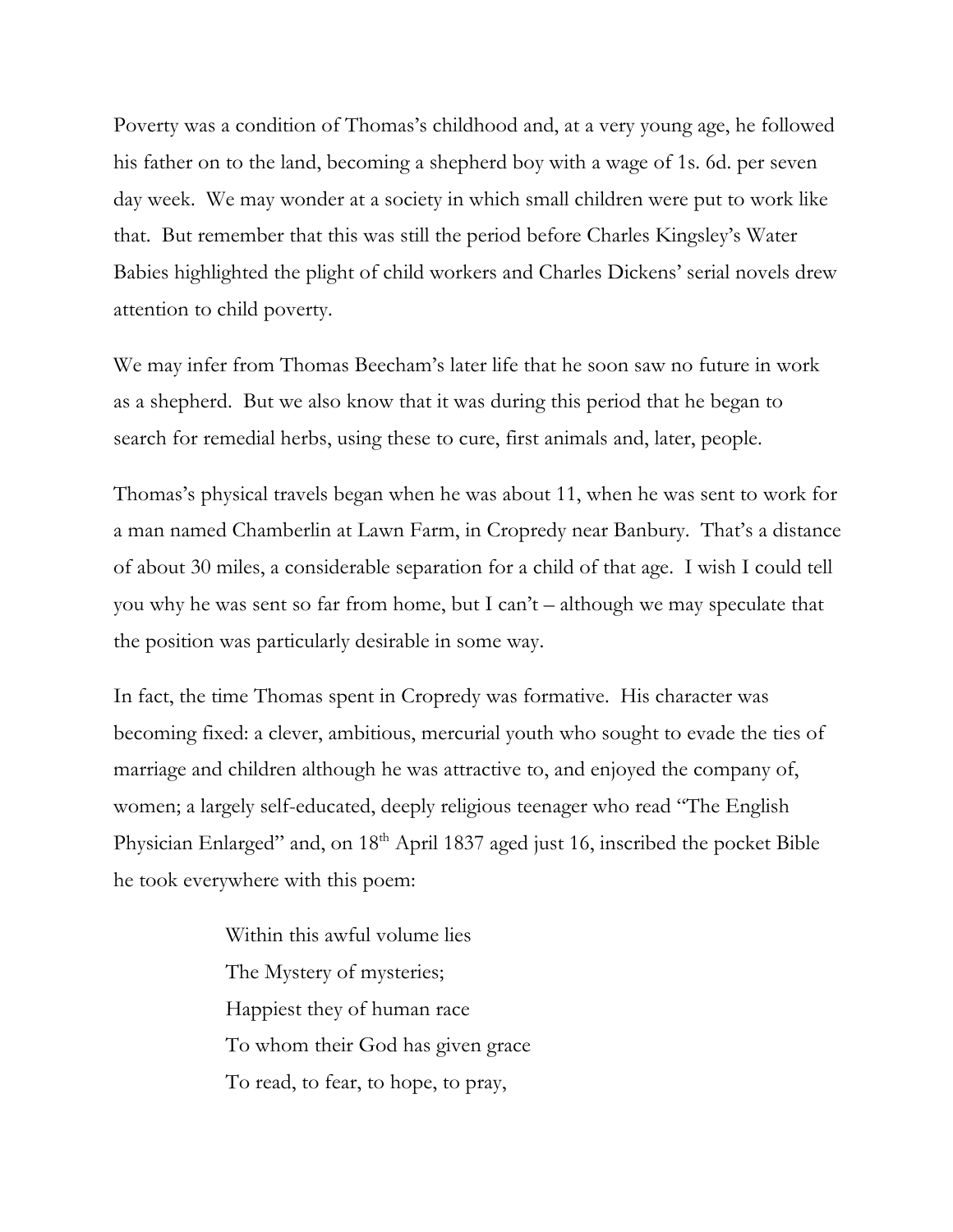To lift the hatch, to face the way: And better had they ne'er been born Who read to doubt or read to scorn.

To me, that poem explains more than anything else I've read about Thomas Beecham: to read and hope; to face the way. This was someone looking for a way out  $-$  of poverty, and of agricultural labor. And he knew where he would find it: in learning and in Godliness.

Cropredy was where dabbling and experimenting with herbs led Thomas to make his first pill – a purgative compound of aloes and ginger with soap that he rolled by hand into pills for sale to the local population. I told you those long fingers were important! Thomas Beecham always believed pills were better rolled by hand. By the time he left for the North of England in 1847, Thomas Beecham was known as "a good quack," someone whose remedies could be relied on.

I'm not sure how I'd feel about taking a pill made of soap. But I thought it might be worthwhile to reflect for moment on the state of medicine in 1840s Britain. Anesthesia was in its infancy and there was no antisepsis, which meant that surgery was radical, brutal and rarely successful. The possibilities for treating internal disease were extremely limited – and physicians' repertoire of chemically pure drugs was restricted. Laudanum – a tincture of morphine in alcohol – was the medicine of choice for almost every ailment. But poor people had no access to such expensive remedies. The causes of disease, meanwhile, were still commonly identified with bodily imbalance – an idea due to the Greeks. So a strong purgative – like Beecham's compound of aloes, ginger and soap – what we'd call a laxative – was an excellent candidate as a cure-all. And, at just pennies a box, it was a lot more accessible to most of the population.